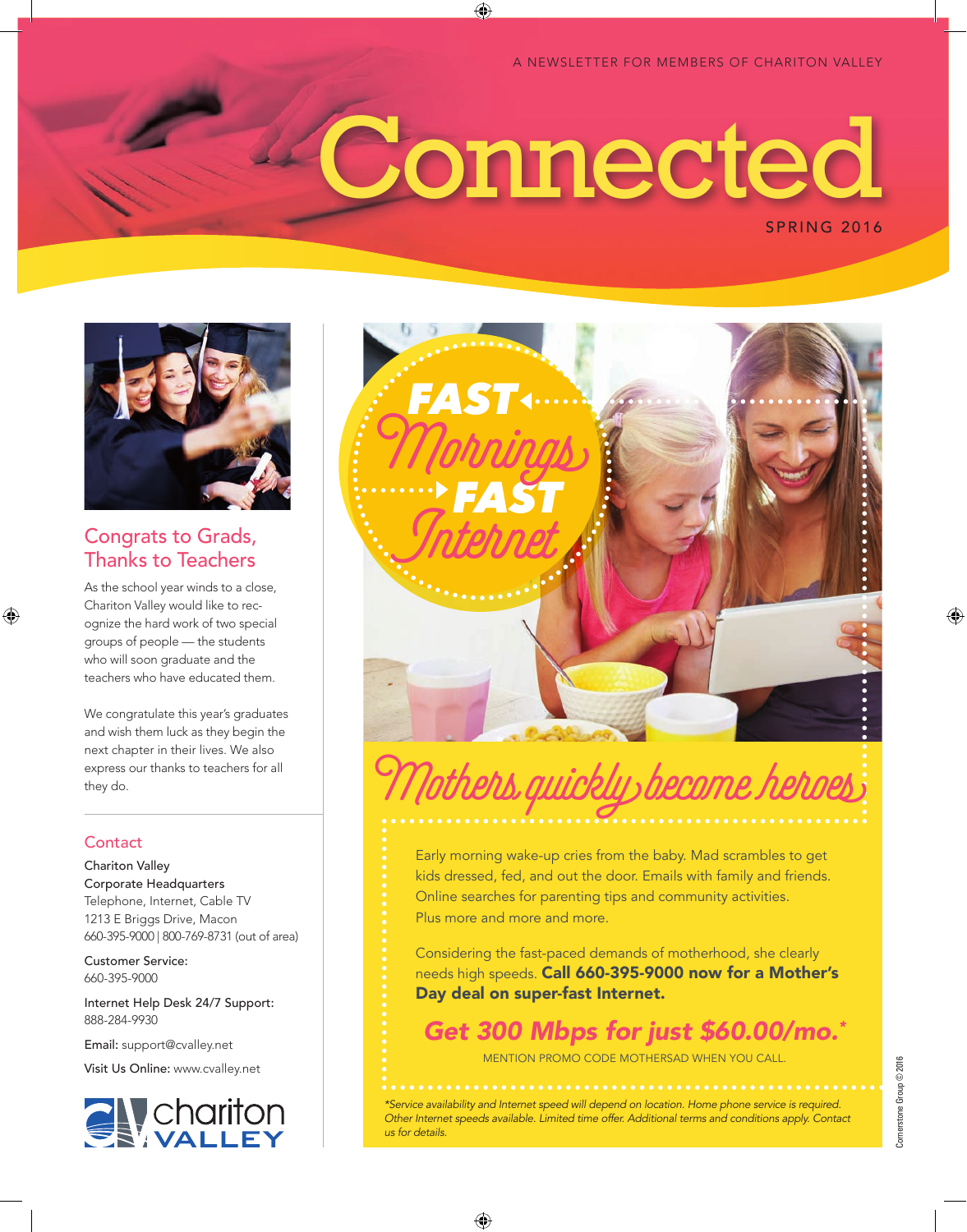## Your Options are Virtually Endless with WatchTVEverywhere

Pick your device. Pick your location. Pick your program. With WatchTV-Everywhere, you can pick from so many options for how, where, and what you watch.

Watch your favorite drama show on your smartphone while having coffee at the corner café. Watch a comedy special on your laptop during your lunch hour. Or watch a movie on your tablet while lounging on your front porch or patio. WatchTVEverywhere works from anywhere you have an Internet signal.

Plus, WatchTVEverywhere is FREE with your qualifying Chariton Valley VisionNet TV package. The specific networks available to you on your mobile devices will be based on your TV package subscription.

To access content through WatchTV-Everywhere, you'll first need to register at www.cvalley.net. It's quick and easy; just have your Chariton Valley TV account number handy. Not yet one of our TV customers? Call us today at 660-395-9000 to sign up.

⊕



## 2016 Board of Director Elections

embers of CVTC will be able to participate in the election of three board members at the 2016 Annual Shareholders Meeting on October 13th. The three board members

will be selected from the following areas: one from the Northeast Area representing the Atlanta, Bevier, Callao, and Excello exchanges; one from the Northwest Area representing the New Boston, Bucklin, Ethel, Prairie Hill, Bynumville, and New Cambria exchanges; and one from the South Central Area representing the Salisbury and Forest Green exchanges. A nominating committee will be selected to nominate candidates for the 2016 election.

⊕



⊕

If you know of a qualified candidate for the Board of Directors from these areas, please send

 $\bigoplus$ 

the candidate's name and address by June 1st to: CVTC, Attn: Nominating Committee, P.O. Box 67, Macon, MO 63552. Or contact Audra Linebaugh at (660) 395-9638 or alinebaugh@ charitonvalley.com. The information will be forwarded to the Nominating Committee.

## TOD Agreement Now Available for Your Capital Credit Account

The Board of Directors of Chariton Valley Telephone Corporation announces the availability of a Transfer on Death (TOD) Agreement with respect to your Capital Credit Account. You may be familiar with TODs for motor vehicles, bank accounts, and other types of property.

In order to accommodate the anticipated volume of TOD requests, Chariton Valley will be sending the TODs to segments of Chariton Valley Members in sequence via U.S. mail. Chariton Valley's TOD Conditions and Terms, and a TOD Beneficiary Designation Form, will be included in the mailing for your convenience. Completing the TOD Beneficiary Designation Form will allow you to designate who should receive your unretired capital credits after your death. If at the time of your death you have not provided Chariton Valley with an effective TOD, a probate estate will have to be opened and the estate make such (388-6818) request in accordance with Chariton Valley's bylaws, policies, rules, and regulations.

If you want to complete a TOD prior to receiving the information in the mail, please call Chariton Valley at 660-395-9000 to speak with a customer service representative. You can press 0 at any time after the call is picked up.

If you have any questions regarding the financial or legal aspects of a Transfer on Death Agreement, please consult your own financial or legal counsel. Chariton Valley Telephone Corporation will not provide any financial or legal advice.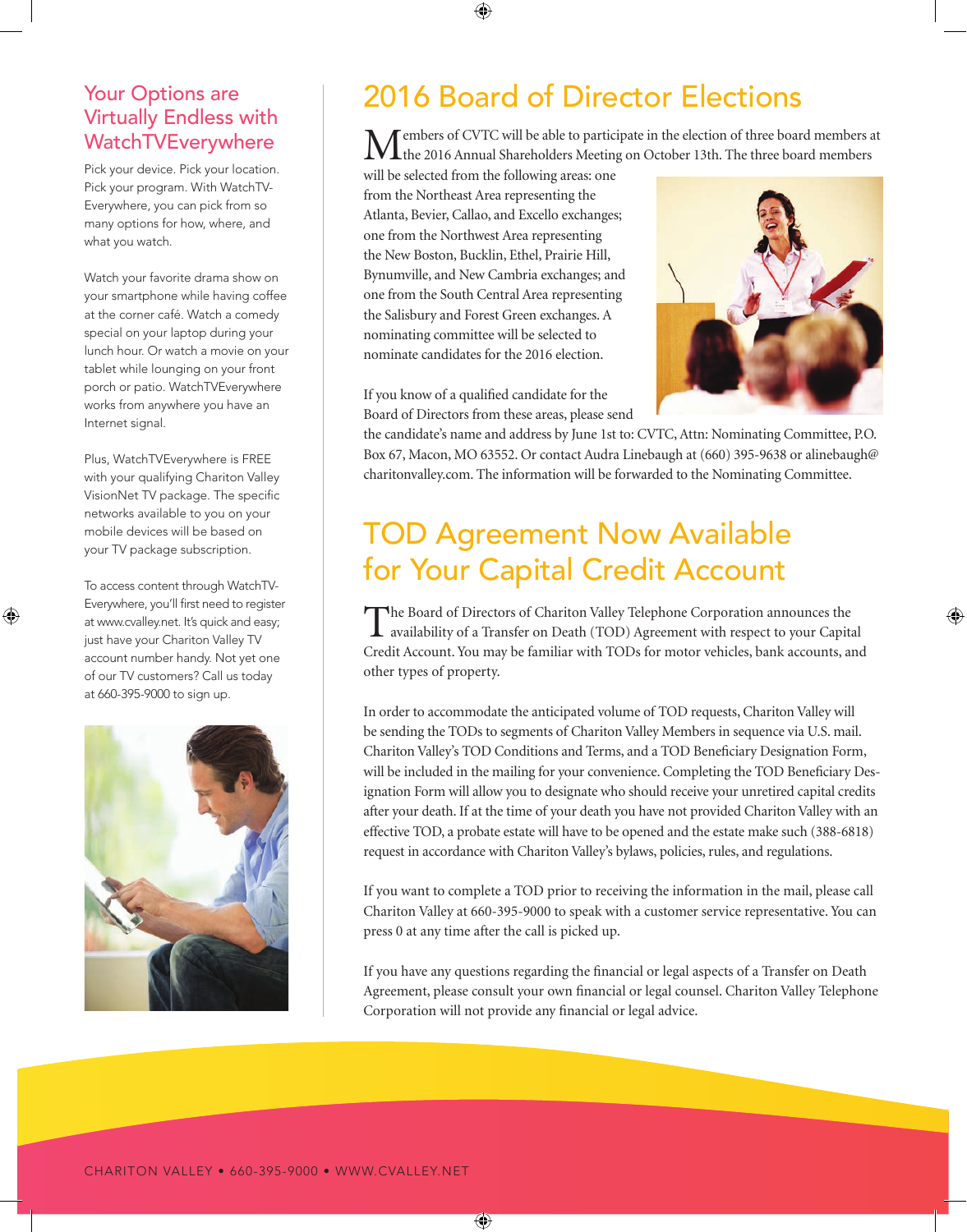# Are Any of Your Passwords on This List? We Hope Not!

Each year since 2011, password management firm SplashData has released a "Worst Passwords List." After analyzing more than two million leaked passwords in 2015, the company came up with this list of the 25 worst:

⊕

| 1.123456    | 6.123456789         | 11. welcome       | <b>16.</b> dragon | 21. princess    |
|-------------|---------------------|-------------------|-------------------|-----------------|
| 2. password | <b>7.</b> football  | 12.1234567890     | <b>17.</b> master | 22. qwertyuiop  |
| 3.12345678  | 8.1234              | <b>13.</b> abc123 | 18. monkey        | <b>23.</b> solo |
| 4. qwerty   | 9.1234567           | 14.111111         | 19. letmein       | 24. passw0rd    |
| 5.12345     | <b>10.</b> baseball | 15. $1qaz2wsx$    | $20.$ login       | 25. starwars    |

A few things are notable about the passwords on this list. The top two, "123456" and "password," are perennial favorites, having remained in these spots for the past five years. People clearly like to use simple numerical passwords; six of the top 10 passwords are comprised solely of numbers.

Are you using any of the passwords above? If so, consider this a friendly reminder to change your passwords now to make them stronger and less likely to be guessed by hackers. While we know the passwords on this list are easy to remember, this convenience is not worth paying the price of becoming an identity theft victim.

### To create a strong password, follow these tips:

- Use passwords with 12 characters or more that include uppercase and lowercase letters, numbers, and symbols.
- Don't use recognizable strings of letters or numbers.
- Don't use a single word.

⊕

• Avoid using the same password over and over again on different websites.

Remember, password management is an important part of online security.

## 2016 DIRECTORY CORRECTIONS

We apologize for any inconvenience this may have caused. Please cut this out and place in the front of your directory for future reference.

| <b>Phone Number Change</b>                                             |
|------------------------------------------------------------------------|
| Black Insurance Group 600 W Lockling St Brookfield 258-9300 / 258-9301 |
| Fax 258-9302<br>Name Change                                            |
| Ministries Macon County should be Macon County Ministries 395-3663     |
| <b>Listed Incorrectly</b>                                              |
| Moberly Plumbing 1013 Co Road 2025 Clifton Hill 277-4676               |
| <b>Address Change</b>                                                  |
|                                                                        |

Please check your listing(s) for accuracy. Should you find an error, please notify customer service so that we can promptly correct it for future publications.

 $\bigoplus$ 



### You're Invited to Our Customer Appreciation **Celebrations**

All Events will be held from 11:00am-1:00pm

May 24th Bosworth Main Street

Chariton Valley Office Locations-May 25th Bucklin May 26th Brookfield June 1st Salisbury June 2nd Moberly June 3rd Macon

June 21st Shelbina, Tim's Home Center June 22nd Monroe City, C & R Parking Lot June 23rd Palmyra, C & R Parking Lot June 24th Moberly, Fusion Technology Parking Lot

This is our way to say thanks for your support of Chariton Valley. Stop by to enjoy:

- Hot dogs and other free food
- Cool giveaways for attendees
- Great prizes for lucky drawing winners
- Warm smiles from friends and neighbors

## See you on the above dates and thanks again!

Cornerstone Group © 2016

ornerstone Group © 2016

⊕